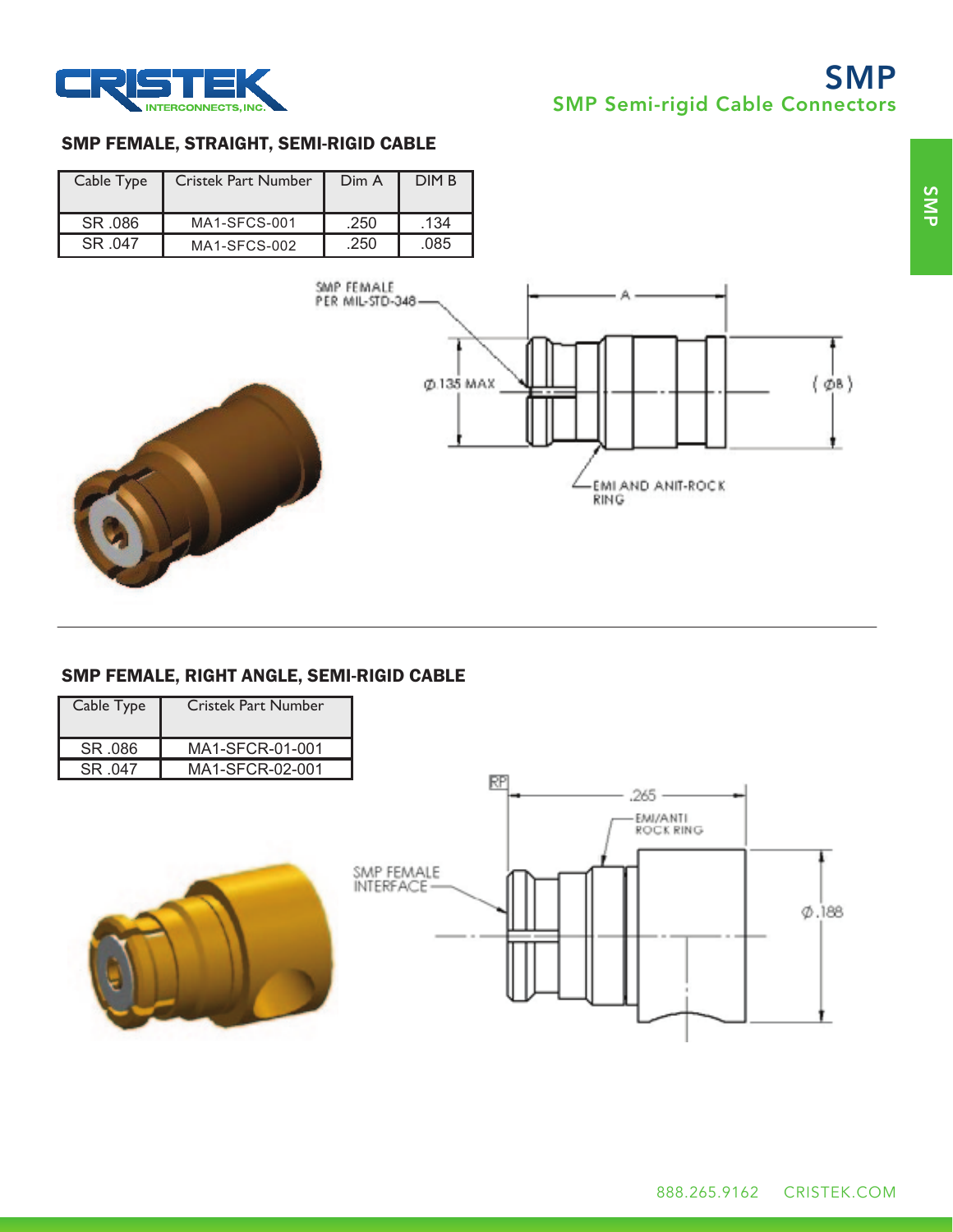

#### SMP FEMALE, RIGHT ANGLE, SEMI-RIGID CABLE

| Cable Type | <b>Cristek Part Number</b> |      | $Dim A$   $Dim B$ |
|------------|----------------------------|------|-------------------|
| SR 086     | MA1-SFCR-003               | .265 | 210               |
| SR 047     | MA1-SECR-004               | -230 | 192               |





# SMP FEMALE, RIGHT ANGLE, SEMI-RIGID CABLE, 26 GHz

| Cable Type<br><b>Cristek Part Number</b> |                       | Dim A |
|------------------------------------------|-----------------------|-------|
| SR 086                                   | MA-SFCN-01-001        | .250  |
| SR 047                                   | <b>MA-SFCN-02-001</b> | .285  |



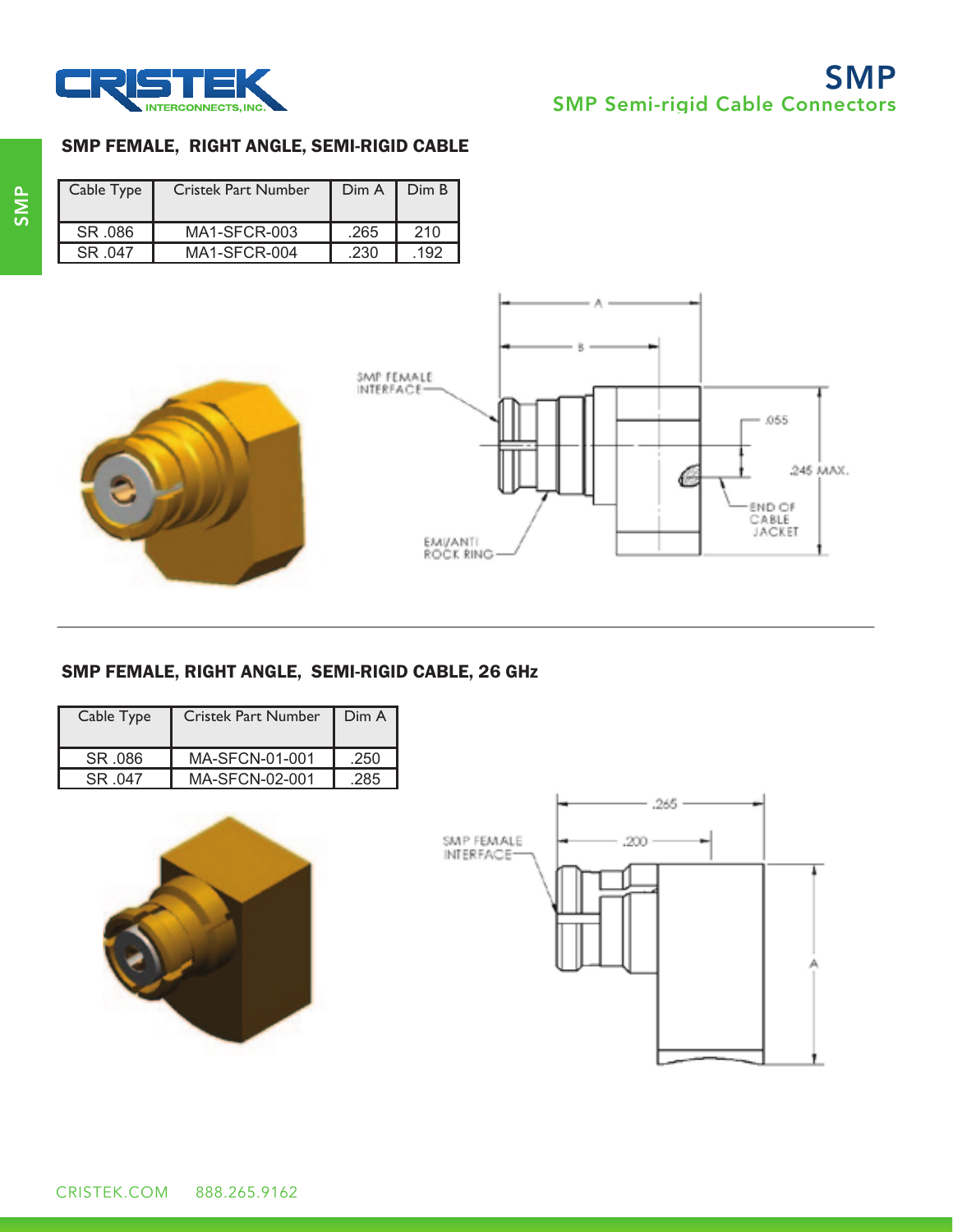

# SMP SMP Semi-rigid Cable Connectors

#### SMP STRAIGHT SHROUD, SEMI-RIGID CABLE

| Cable Type | Cristek Part Number   Dim A |      |
|------------|-----------------------------|------|
| SR .086    | MA1-SMCS-001                | .300 |
| SR 047     | <b>MA1-SMCS-002</b>         | 285  |



## SMP FEMALE, SNAP IN FLOAT MOUNT, SEMI RIGID CABLE

| Cable Type | <b>Cristek Part Number</b> | Dim A |
|------------|----------------------------|-------|
| SR .086    | MA-SFCM-01-001             | .093  |
| SR 047     | MA-SFCM-02-001             | .093  |
| SR .086    | MA-SFCM-01-002             | .125  |
| SR 047     | MA-SFCM-02-002             | .125  |



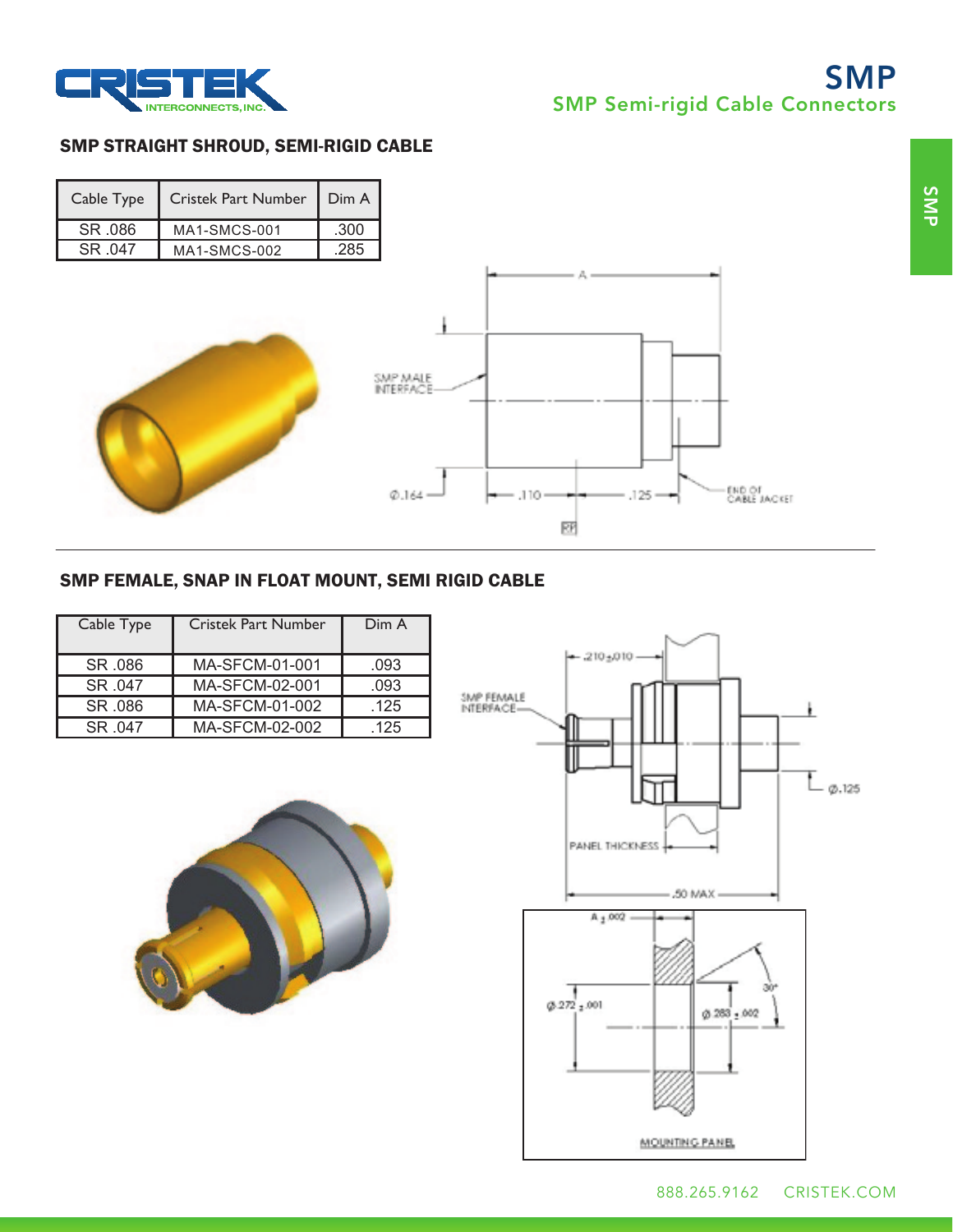

 $-.125$ 

КP



# SMP

## SMP FLANGE MOUNT SHROUDS, SEMI-RIGID CABLE, NON HERMETIC

| Cable Type | <b>Cristek Part Number</b> | Detent    | Dim A              | Dim B | Dim C | Dim D              | Dim E |
|------------|----------------------------|-----------|--------------------|-------|-------|--------------------|-------|
| SR .086    | MA-SMCF-01-001-FD          | <b>FD</b> | Ø.400              | .282  | .165  | Ø.073              | .135  |
| SR .086    | MA-SMCF-01-001-LD          | LD        | Ø.400              | .282  | .165  | Ø.073              | .135  |
| SR .086    | MA-SMCF-01-001-SB          | <b>SB</b> | Ø.400              | .282  | .165  | Ø.073              | .135  |
| SR .047    | MA-SMCF-02-001-FD          | FD        | Ø.400              | .282  | .165  | Ø.073              | .095  |
| SR .047    | MA-SMCF-02-001-LD          | LD        | Ø.400              | .282  | .165  | Ø.073              | .095  |
| SR .047    | MA-SMCF-02-001-SB          | <b>SB</b> | Ø.400              | .282  | .165  | Ø.073              | .095  |
| SR .086    | MA-SMCF-01-002-FD          | <b>FD</b> | Ø.480              | .328  | .186  | Ø.098              | .135  |
| SR .086    | MA-SMCF-01-002-FD          | LD        | Ø.480              | .328  | .186  | $\varnothing$ .098 | .135  |
| SR .086    | MA-SMCF-01-002-FD          | <b>SB</b> | Ø.480              | .328  | .186  | Ø.098              | .135  |
| SR .047    | MA-SMCF-02-002-FD          | <b>FD</b> | Ø.480              | .328  | .186  | Ø.098              | .095  |
| SR .047    | MA-SMCF-02-002-LD          | LD        | Ø.480              | .328  | .186  | Ø.098              | .095  |
| SR .047    | MA-SMCF-02-002-SB          | <b>SB</b> | Ø.480              | .328  | .186  | $\varnothing$ .098 | .095  |
| SR .086    | MA-SMCF-01-003-FD          | FD        | Ø.625              | .481  | .223  | Ø.102              | .135  |
| SR .086    | MA-SMCF-01-003-LD          | LD        | $\varnothing$ .625 | .481  | .223  | Ø.102              | .135  |
| SR .086    | MA-SMCF-01-003-SB          | <b>SB</b> | Ø.625              | .481  | .223  | Ø.102              | .135  |
| SR .047    | MA-SMCF-02-003-FD          | <b>FD</b> | Ø.625              | .481  | .223  | Ø.102              | .095  |
| SR .047    | MA-SMCF-02-003-LD          | LD        | Ø.625              | .481  | .223  | Ø.102              | .095  |
| SR .047    | MA-SMCF-02-003-SB          | SB        | Ø.625              | .481  | .223  | Ø.102              | .095  |

С .090 190  $.045 -$ 2X ØD<br>THRU  $- E$ SMP MALE<br>INTERFACE øА œ⊟⊢ Ηt PIN & DIELECTRIC<br>Shipped Unassembled  $Ø.164 -$ MOUNTING SURFACE **END OF CABLE JACKET** .035  $\pm$  001 -